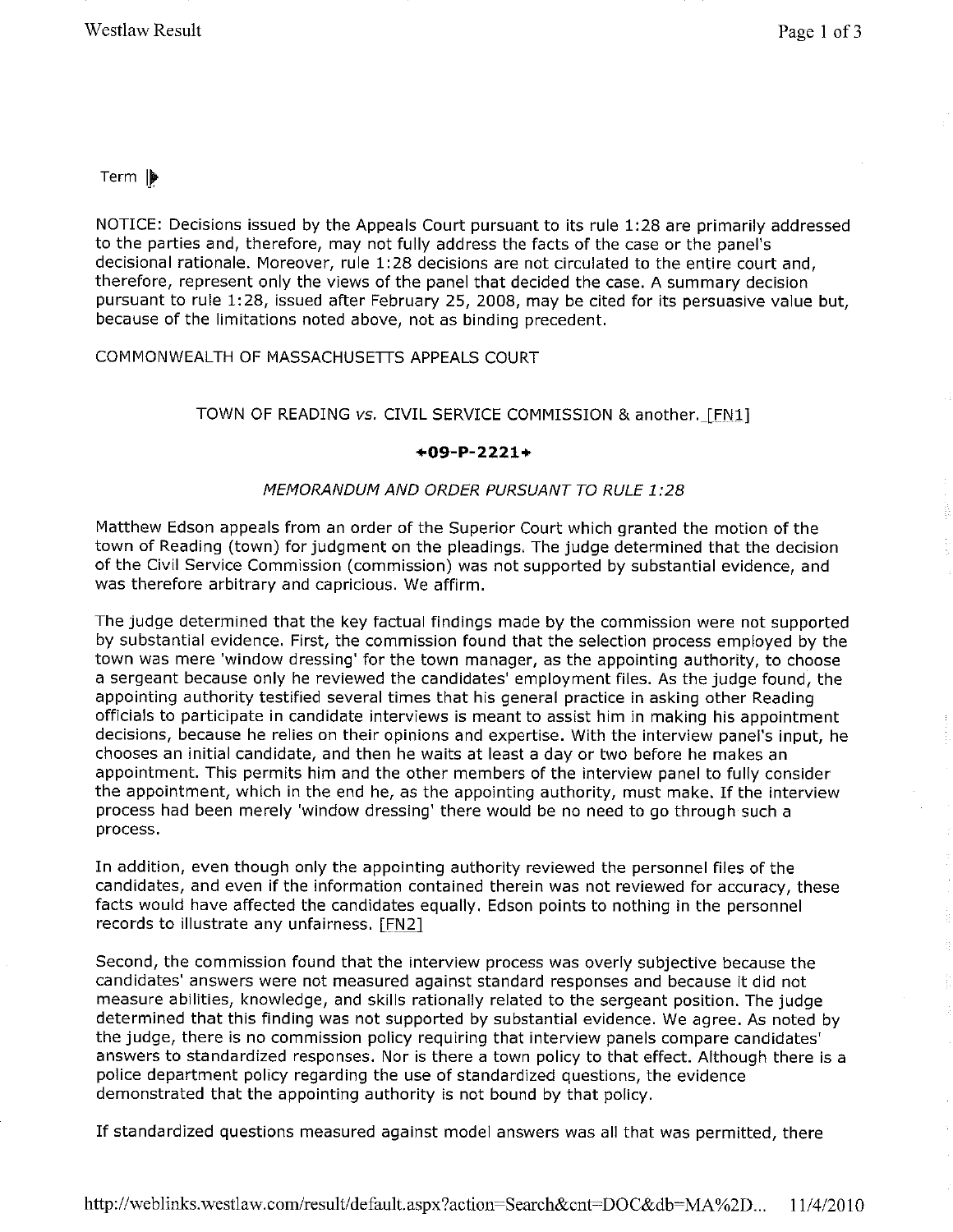would be no need to provide the appointing authority with any discretion to make a choice, as candidates would be chosen based on scores alone. However, this is not the case. See Cambridge v. Civil Service Commn., 43 Mass. App. Ct. 300, 304-305 (1997) ('In the task of selecting public employees of skill and integrity, appointing authorities are invested with broad discretion'). Interview results have an inevitable subjective component, but not one that delegitimizes the process. How a candidate responds to questions and how he interacts with those posing the questions are reasonably related to their skills and ability to perform the responsibilities of a police sergeant. A police sergeant must not only possess supervisory skills, but must be able to interact with the public. Here, there was a wide disparity in the performance of Edson and David J. Clark at their interviews. Edson appeared nervous and confused whereas Clark was sharp and focused. [FN3] Edson has not challenged this finding. Also, the appointing authority thought that Clark's performance was one of the best he had seen, and Edson's had been one of the worst.

Finally, the commission found that Cormier's presence on the interview panel created an unfair advantage to Clark because Cormier had directly supervised and evaluated Clark for a number of years. The judge determined that this finding was not supported by substantial evidence. We agree.

As the judge found, there is no evidence in the record that Cormier was biased in Clark's favor because he had been his supervisor. The evidence revealed that Cormier had worked with all three candidates and that prior to the interviews, Cormier thought that all three candidates were sergeant material. Cormier's testimony indicated that his ranking of Clark ahead of Edson was based in large part on how well they did or did not do during the interviews, not on his level of familiarity with them. Even if Cormier was biased in favor of Clark, both Roberts and Silva ranked Clark ahead of Edson as well. In addition, the appointing authority also chose Clark ahead of Edson. Thus, there is no substantial evidence to support the commission's finding that Clark benefitted from Cormier's participation on the interview panel. In the end, the commission overruled the appointing authority's choice between two qualified candidates where that choice had been reasonably justified. By doing so, the commission acted arbitrarily and capriciously. See Cambridge v. Civil Service Commn., 43 Mass. App. Ct. at 304 (the commission does not have the authority 'to substitute its judgment about a valid exercise of discretion based on merit or policy considerations by an appointing authority').

## Judgment affirmed.

By the Court (Grasso, Trainor & Meade, JJ.),

Entered: November 4, 2010.

FN1. Matthew Edson.

FN2. It is also noteworthy that the other members of the panel worked closely with and supervised the candidates, including the out-going police chief who approved the evaluations of each candidate.

FN3. Edson's answers to questions regarding sick time abuse and diversity were not in line with the police department's philosophy. Also, Edson spoke negatively about the other candidates, which made the interview uncomfortable.

#### END OF DOCUMENT

Term